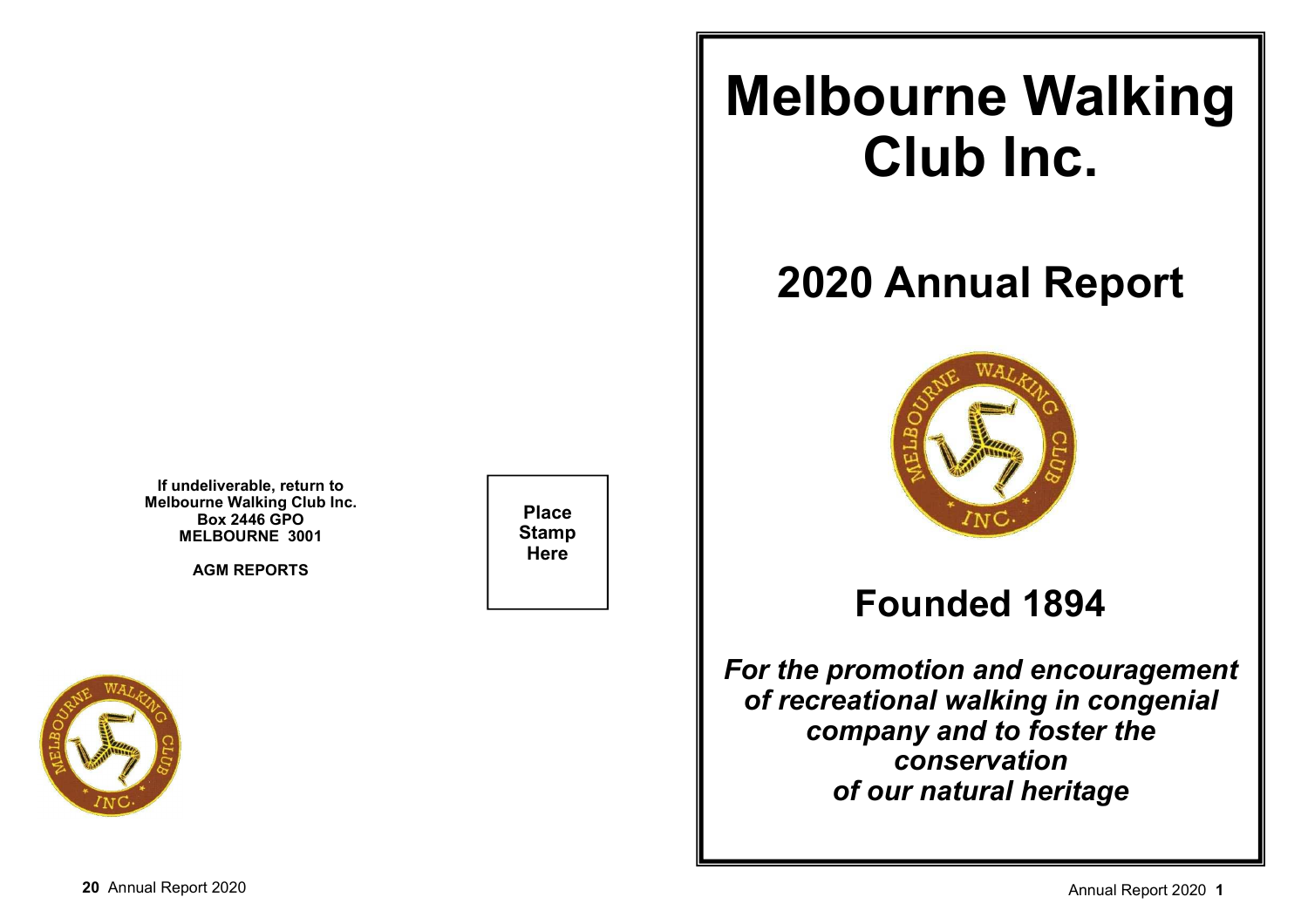### **President's Report - 2019 / 2020**

The last year has been like no other in the Club's history and like no other for Australia and the rest of the world. During the last six months of 2019 the Club's activities proceeded as usual with a full and varied walks program and with a good winter season for the Mt Buller Lodge. Everything dramatically changed in 2020 when the Covid 19 pandemic arrived and as restrictions on what we were allowed to do were gradually imposed by the government. Initially the Club was able to offer restricted walking activities with limited numbers of walkers and the introduction of health precautions including social distancing. As the year progressed more restrictions were introduced and more walks had to be cancelled and the Mt Buller Lodge was closed. Visits to the Walter Briggs Hut at Mt Donna Buang were also cancelled and the access road to the summit was closed. At the time of writing this report the time table for the easing of restrictions in metropolitan Melbourne may allow a limited walks program to resume in late October.

The effects of the pandemic are far reaching and many uncertainties about the future remain. Those members of the Club who are regular walkers will have keenly missed the company of other walkers and the opportunity to walk as a group whether in Melbourne or further afield. Members who enjoy skiing will have been disappointed that they were unable to use the Mt Buller Lodge and the small group of regular visitors to the Walter Briggs Hut will be missing the enjoyment that such visits provide. We all look forward to the resumption of these activities.

Throughout the entire year the Club Executive Committee has continued to meet every two months and apart from the first meeting in February all subsequent meetings have been by way of video conferencing. This has worked well and at every meeting many different issues are discussed covering all aspects of the Club's operations and activities.

An important decision made by the Executive was that it was time to have a strategic review of the way the Club operates and the activities it provides. A new subcommittee has been formed for this purpose and all members will be given an opportunity to express their views and opinions. As President I am chairing this subcommittee and I am hopeful that over time the Club will introduce changes that will encourage more members to participate in activities and, more significantly, to attract new people to join the Club. The Club has many strengths including its remarkable history and its physical assets but as with any organization it needs to look to the future and to plan ahead.

I thank all of the members of the Executive Committee for their contribution to the Club during the year. They consist of Charlie

# **Website Report**

The Club's website is still attracting interest from Club members and non-members alike. Last year, on average, each month over 61 different people viewed the website, with 80% of them being new visitors (i.e. ones who hadn't visited our website before). Each individual on average viewed about four different pages per visit.

These figures took a noticeable dip in March and April, but had a marked resurgence in June, all presumably due to Covid-19.

A new page was added to the website, as Covid-19 was causing many walks to be cancelled or amended at short notice. The Walks Status page has a listing of all walks for the following few months, with contact details and the status of the walk:

**http://www.melbournewalkingclub.org/activities/walk-status**

The Walks Status page will continue to be updated at regular intervals or whenever walks are cancelled or amended.

The monthly circulars and activities programs are available on the website as soon as they are published. Back issues are kept online for one year.

More historical photos from various Club members have also been added. Remember that these photos can be downloaded for your private use. More videos have also been added to the Club's YouTube channel.

There are links to these photos, videos etc. from the Clubs website at:

#### **http://www.melbournewalkingclub.org/photo-gallery/archives**

Thank you to all those members who sent photos and videos for me to add. Any more members with photos, videos or other items related to the Club or bushwalking in general (in digital format, e.g. JPG, MP3, DVD or MP4), who are willing to share them with other Club members, are urged to contact Charlie Freedman:

#### Phone **0415 558 249**

or email:**webmaster@melbournewalkingclub.org**

#### **Charlie Freedman - Webmaster**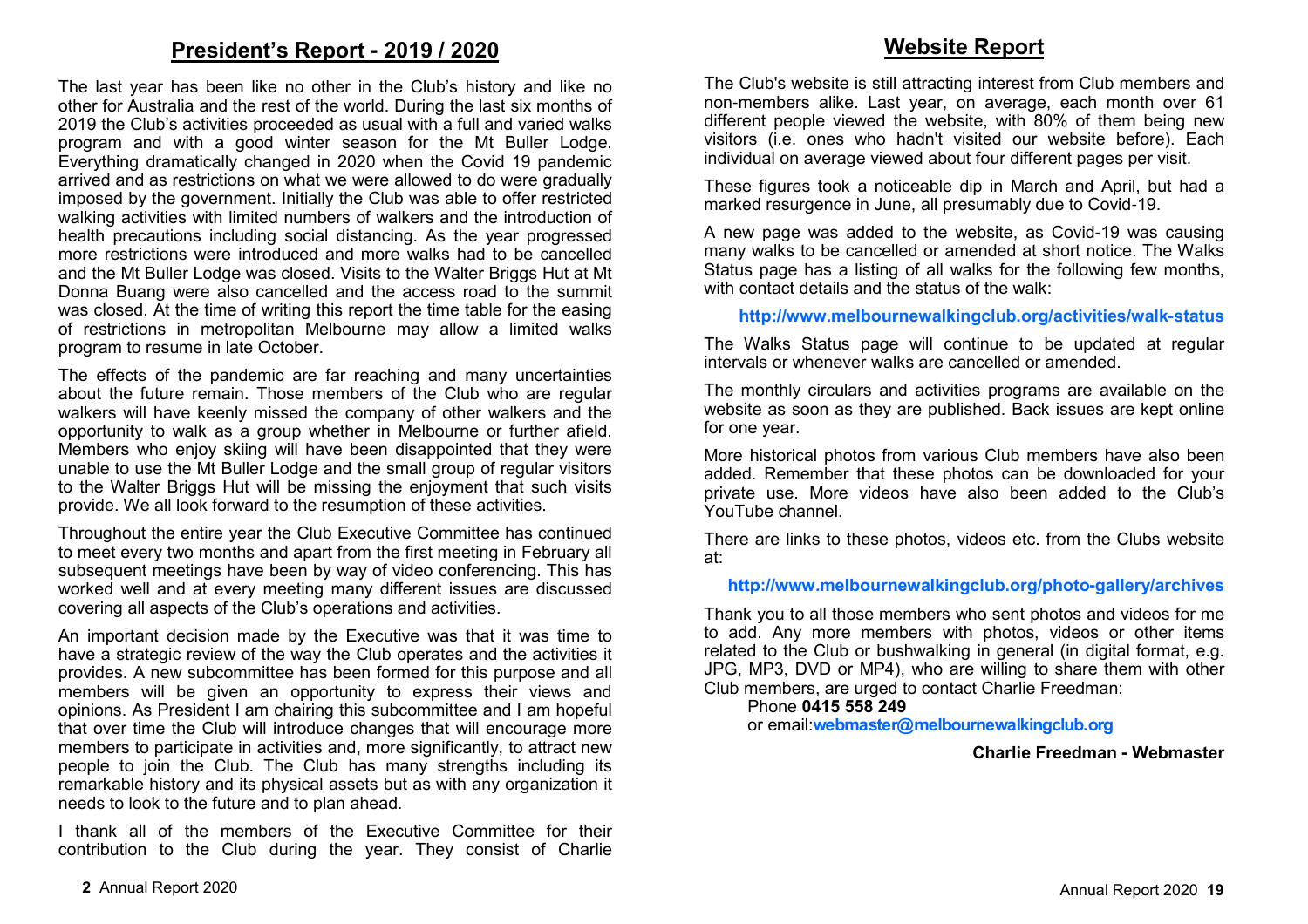# **Membership Report**

Membership was again steady for the year with a total of 282 at 30 June. Trends for the last few years are shown in the table below:

| 2020 | 2019 | 2018 | 2017        | 2016 |
|------|------|------|-------------|------|
| 282  | 280  |      | ,70<br>ں ہے |      |

As at 30 September, Membership was 277, which includes 34 women Members and 17 Life Members. The median age of Members is 65 years, which means that half our Members (about 140) are under 65.

Since 30 June 2019, we have had 13 new Members and 13 resignations. Four Members have passed away. New Members are down from last year because of the restrictions on walking and the lack of opportunity for Visitors to walk. Details of membership changes are as follows:

**New Members (1/7/19 – 30/9/20):** Julie Paris, Will Bird, Fiona Freedman, Lachlan McVicar, Luke McVicar, Alexia Morgan, Kevin Shaw, Marie Revill (readmitted), Gaye Buchanan, John Gates, Brenton Hansen, Mitchell Hansen, Doug Swinbourne.

**Resignations (1/7/19 – 30/9/20):** Ian Knowles (1997), Ian Sullivan (2001), Rob Howden (2000), Phillip Kotsanis (2011), Keith Palmer (1983), Peter Schiemann (1977), Peter Kotsanis (2002), Michael Collins (2000), Geoffrey Cohen (2001), Charles Anderson (2005), Lisa Apfel (2017), James Jamieson (1993), John Hall (2011).

**Deceased (1/7/19 – 30/9/20):** David Bleakley (1967), Max Taebring (1993), Graham Seager (1959), Keith Holmes (1973).

I would like to thank all Leaders for sending me their Blue Sheets promptly or handing them to me on walks. It is from the Visitors list on the Blue sheet that we identify potential new members to whom I send information about the Club and, after four walks, an invitation to apply to join the Club.

#### **John Rankin - Membership Officer**

Freedman (Senior Vice President, Circular Editor and Website Administrator ), Terry Simpson (Treasurer), Jenny Hosking (Activities Officer), John Rankin (Membership Officer), Michael Corrigan (Secretary), David Jones (Convenor of the Mt Buller Lodge) , and my wife Kim Rosen (Convenor of the Walter Briggs Hut and the Sunday Walks Co-Ordinator).

I also thank all the other people who have served on sub-committees during the year especially the Mt Buller Lodge Sub-Committee, and the Mt Donna Buang Hut Sub-Committee. Finally, I thank all of the members who have acted as walk leaders during the year on both the metropolitan and country walks and those members who have acted as leaders at the ski lodge. Many other members of the Club have also helped organize walks during the week and their assistance is also most appreciated

#### **Trevor Rosen**

**President**

**Melbourne Walking Club**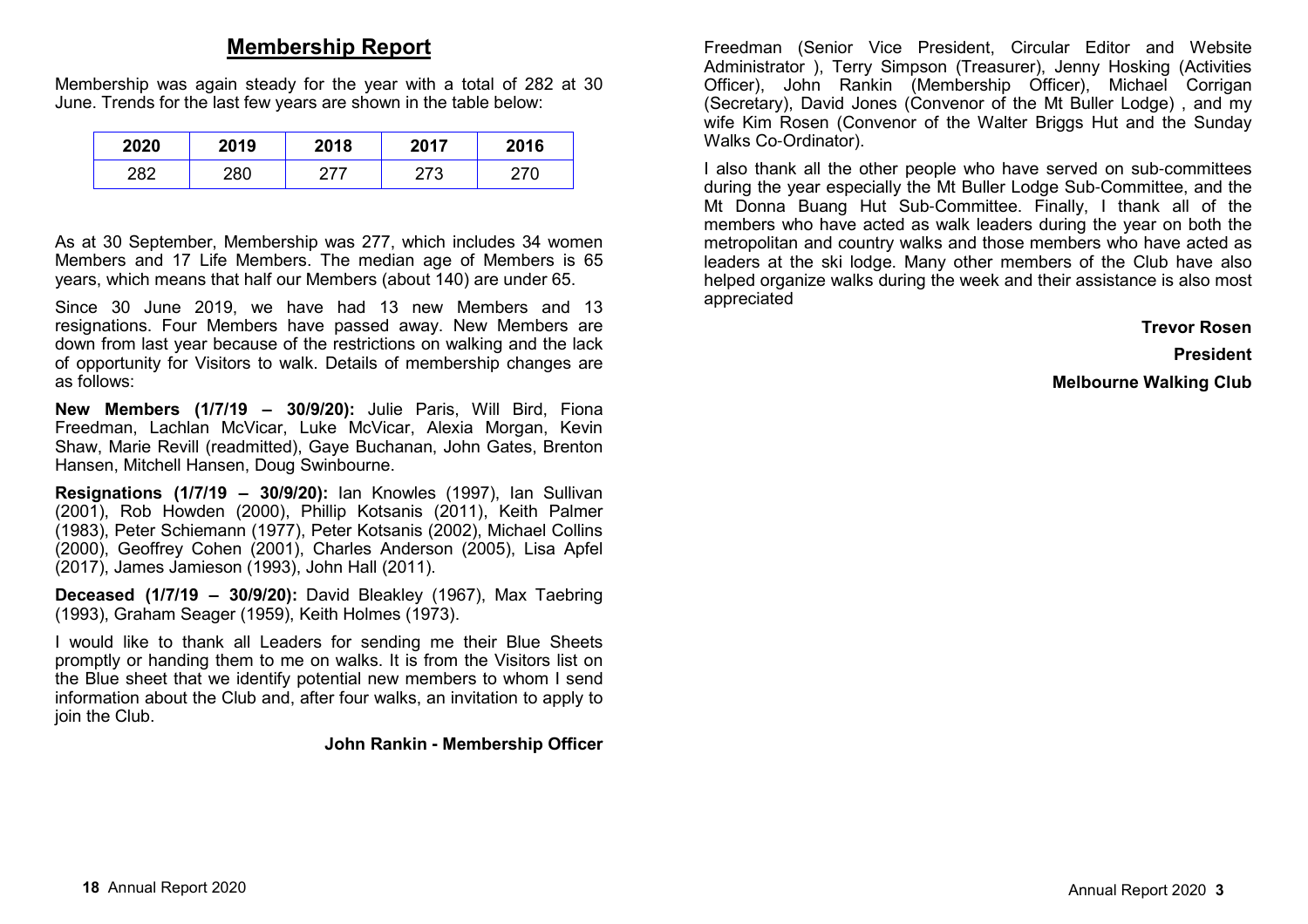#### **1 July 2019 to 30 June 2020**

|                               | <b>Total</b><br><b>Attendances</b> |                          |                          | <b>Averages</b>           |                          |                 |                          |                 |                          |
|-------------------------------|------------------------------------|--------------------------|--------------------------|---------------------------|--------------------------|-----------------|--------------------------|-----------------|--------------------------|
| <b>Activity</b>               | <b>Total</b><br><b>Events</b>      | Mem-<br>bers             | Visi-<br>tors            | 19/20                     | 18/19                    | 17/18           | 16/17                    | 15/16           | 14/15                    |
| Wed Metro                     | 30                                 | 347                      | 17                       | 12                        | 15                       | 17              | 16                       | 17              | 21                       |
| Wed Pres Walk                 | $\overline{1}$                     | 27                       | $\overline{3}$           | 30                        | 36                       | 31              | 37                       | 47              | canc                     |
| Wed 3rd                       | 8                                  | 93                       | 21                       | 14                        | 16                       | 16              | 18                       | 18              | 21                       |
| Mon Peninsula                 | 8                                  | 75                       | $\overline{8}$           | 10                        | 10                       | $\overline{10}$ | 10                       | $\overline{12}$ | 12                       |
| Mon Metro                     | 8                                  | 70                       | 13                       | 10                        | 9                        | $\overline{11}$ | 15                       | $\overline{11}$ | $\overline{11}$          |
| Mon Easy                      | $\overline{6}$                     | 59                       | $\overline{2}$           | 10                        | 14                       | 13              | $\overline{15}$          | 15              | 17                       |
| <b>Sunday Country</b>         | 15                                 | 145                      | 44                       | 13                        | 16                       | 13              | $\overline{11}$          | $\overline{14}$ | 13                       |
| Combined<br><b>MWWC</b>       | Canc                               | $\overline{a}$           | $\mathbf{r}$             | Canc                      | $\overline{11}$          | 17              | 32                       | 27              | 29                       |
| <b>Walter Briggs</b>          | 22                                 | 105                      | 33                       | $\overline{6}$            | 5                        | $\overline{4}$  | $\overline{6}$           | $\overline{11}$ | $\overline{1}$           |
| <b>Bike Ride</b>              | $\mathcal{L}^{\mathcal{A}}$        | $\mathbf{r}$             | $\mathcal{L}$            | $\mathbb{Z}^{\mathbb{Z}}$ | $\mathcal{L}$            | τ               | $\overline{7}$           | $\overline{7}$  | $\overline{9}$           |
| O/Night Pack                  | $\overline{\phantom{a}}$           | $\overline{\phantom{a}}$ | $\overline{\phantom{a}}$ | $\overline{\phantom{a}}$  | $\overline{\phantom{a}}$ | 9               | $\overline{\phantom{a}}$ | $\blacksquare$  | $\overline{\phantom{a}}$ |
| <b>Base Tents</b>             | $\overline{a}$                     | $\overline{a}$           | $\overline{\phantom{a}}$ | $\overline{a}$            | $\mathbb{L}$             | L.              | L,                       | $\mathbf{r}$    | $\overline{a}$           |
| <b>Base Undercover</b>        | $\overline{\phantom{a}}$           | $\overline{a}$           | $\overline{\phantom{a}}$ | $\mathcal{L}$             | $\overline{13}$          | 13              | $\overline{9}$           | $\overline{6}$  | $\overline{6}$           |
| <b>Extended Mixed</b><br>Tour | $\overline{\phantom{a}}$           | $\overline{\phantom{a}}$ | $\mathcal{L}$            | $\overline{\phantom{a}}$  | $\omega$                 | $\mathbb{Z}$    | $\overline{\phantom{a}}$ | 6               | $\overline{\phantom{a}}$ |
| <b>TOTAL</b>                  | 98                                 | 921                      | 141                      | $\overline{11}$           |                          |                 |                          |                 |                          |

**NB: Information on all activities at the Mt Buller Lodge is not included in the above figures.**

hut has been completed. The walls and ceiling of the porch were also painted. A non-native Cherry Laurel tree which was of concern to Parks Victoria because it was spreading, has been completely cut down and a large area cleared.

Under the leadership of Lance Cranage, the old woodshed, (badly damaged in the past by a falling tree), has been completely replaced. Much of the cleared "weed tree" has been sawn up for firewood and the new wood shed has been expertly re-stacked by Brett Hayton. The main project for next summer is to paint the remaining three exterior walls of the hut and the new woodshed.

#### **EXPENDITURE**

| Spend                             | <b>Amount</b> | <b>Comment</b>                                                         |
|-----------------------------------|---------------|------------------------------------------------------------------------|
| Catering and Paint                | \$269.40      | Lunch for mid-week walkers.<br>Painting supplies for interior.         |
| Rent                              | 0.00          | Rent refunded by Parks Vic-<br>toria due to Covid 19                   |
| Insurance excess reduction<br>fee | \$610.50      | Reduces the excess to be<br>paid on a claim from<br>\$25,000 to \$500. |
| Catering - Open Day<br>22/9/19    | \$75.00       |                                                                        |
| Materials for new woodshed        | \$309.48      |                                                                        |
| Repair and equipment              | \$87.99       | Chain saw repair & log split-<br>ter                                   |
| Total                             | \$1,352.37    |                                                                        |

#### **THANK YOU**

 A special thank you to the previous Convenor, Tony Cagney, who worked extremely hard to promote and improve the Walter Briggs Hut during 2018 and 2019. It is due to his enthusiasm that the Subcommittee was re-instated and many projects for the hut commenced.

Thank you to the members of the subcommittee and all the other members of the club who have visited the hut over the last twelve months whether to assist with working bees, to call in during a walk or just to relax and connect with nature. We are extremely lucky as a club to have exclusive access to this historic hut and special access to the pristine area of rainforest surrounding it.

#### **Kim Rosen - Convenor**

**walterbriggshut@melbournewalkingclub.org**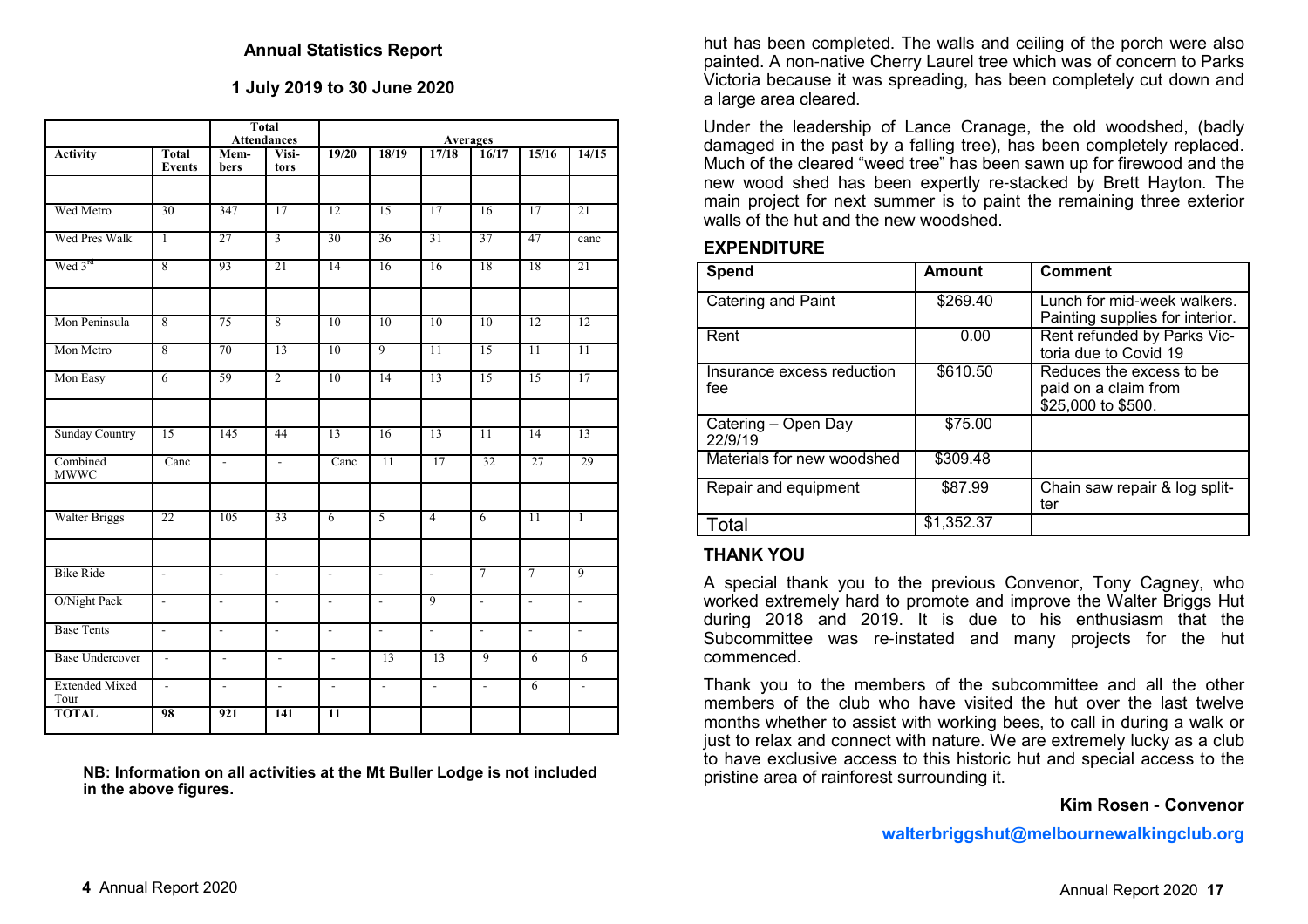## **Walter Briggs Hut Report**

The following report covers the period 1st July 2019 to June 30th 2020.

The Convenor of the Hut from July 2019 to November 2019 was Tony Cagney. Following Tony's resignation, Kim Rosen, already a member of the Executive Committee, took over this role and was the Hut Convenor for the period 9th December 2019 to the end of June 2020 and continuing.

The year 2020 has been severely interrupted by the changing Covid 19 restrictions. At the time of writing the road from Warburton to Mt Donna Buang is closed. The last permitted visit to the hut by any club member was on Sunday 5th July 2020.

#### **SUBCOMMITTEE**

 The current members of the Walter Briggs Hut subcommittee are: Kim Rosen (Convenor), Trevor Rosen, Tony Cagney, Lance Cranage, Denis Ward, Michael Blackett, Barry Revill, Colleen Simpson and Terry Simpson.

The first meeting of the new subcommittee was held in January 2020. The second meeting, planned for 28 April, was cancelled due to Covid 19 restrictions. No further official meetings have been held due to restrictions preventing face-to-face group meetings. An online meeting was considered, but due to several members of the subcommittee having difficulty accessing Zoom, this did not go ahead.

#### **ACTIVITIES and EVENTS**

| <b>Type of Activity</b>                             | <b>Total</b><br>number<br>of events | Total<br>number of<br>attendees | Average<br>number of<br>attendees |
|-----------------------------------------------------|-------------------------------------|---------------------------------|-----------------------------------|
| Overnight stay - advertised in circular             |                                     |                                 |                                   |
| Overnight stay - NOT advertised in cir-<br>cular    | 2                                   | 5                               | 2                                 |
| Subcommittee meetings                               |                                     | 9                               | 9                                 |
| Working Bee - advertised in circular                | 3                                   | 26                              | 9                                 |
| Working Bee $-$ subcommittee $\&$ friends<br>of hut | 14                                  | 72                              | 5                                 |
| Other visits                                        | 4                                   | 12                              | З                                 |
| Walk including a hut visit                          | 5                                   | 44                              | 9                                 |

#### **MAINTENANCE**

In the last twelve months painting of the internal walls and ceiling of the

Refer to table on **Page 4**.

During the year 98 events were held.

- Number attending at least one event................ 105
- Number participating in 5 or more events ........ 54
- Number participating in 10 or more events ...... 29
- Number participating in 20 or more events ...... 17

Member participation for the year was 36.7%. The statistics reflect a continuing gradual decline over the past years. Unfortunately, restrictions to contain the spread of the coronavirus have resulted in activities being cancelled during April and May, including the combined walk with the Melbourne Women's Walking Club. Five Wednesday metro walks and 2 country Sunday walks were held in last week of May and June 2020, with numbers limited to 10 members.

The Activities program is largely produced by the walk coordinators and they do a fantastic job. This year they have also had to contend with regular government updates relating to coronavirus restrictions resulting in the program being amended several times. Huge thanks to David Watkins and Oliver Lucas for the Wednesday Metro walks, Ron Anderson for the Peninsula walks, Graeme Barker for the 3rd Wednesday walks, Hugh Gibson for the Easy Metro walks, David Ellis and Graeme Barker for the bus trip which had to be cancelled and Kim Rosen for the Sunday walks and walks around Mt Donna Buang near the club's Walter Briggs Hut. Special thanks to David Watkins for collecting and preparing all the statistics relating to walk program and detailed on prior page.

At the time of writing this report, Metro Melbourne is in lockdown and has been since the 2 August 2020. The Roadmap to Recovery indicates that MWC will be able to resume its Activity Program after 26 October 2020, with a limit of 10 members per walk.

Hope to see you on the trails soon.

#### **Jenny Hosking - Activities Officer**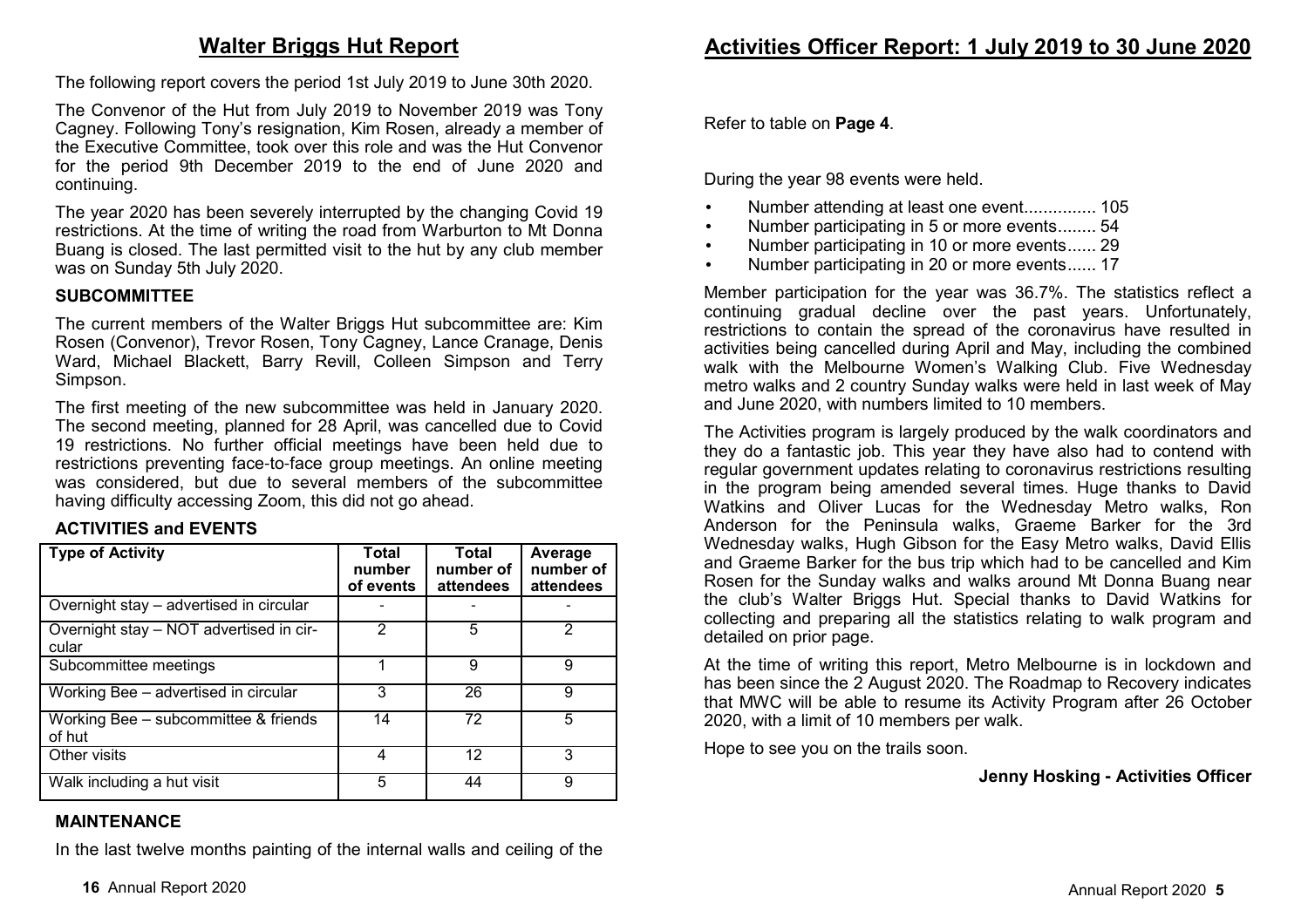# **Treasurer's Report**

#### **Melbourne Walking Club Inc (Not For Profit Reporting)June 2020 Annual Financial Statements**

#### **Executive Committee Report for the Year Ended 30 June 2020**

The financial statements have been prepared in accordance with the mandatory Australian Accounting Standards applicable to entities reporting under the Australian Charities and Not-for-profits Commission Act 2012 and the significant accounting policies disclosed below.

Your MWC Executive present this report on for the financial year ended 30 June 2020.

#### **Executive Committee**

The names of each person who has been an office holder during the year and to the date of this report are:

- President: Trevor Rosen
- Secretary: Michael Corrigan
- Junior Vice President: Charlie Freedman
- Treasurer: Terry Simpson
- Activities Officer: Jenny Hosking (appointed November 2019), Alan Hosking (resigned November 2019) Alan Hosking
- Membership Officer: John Rankin
- General Committee Members: Tony Cagney, (resigned November 2019), David Jones, Denis Ward, (resigned November 2019). Kim Rosen and Jenny Hosking

#### **Principal Activities**

The principal activity of the club during the financial year was the promotion and encouragement of recreational walking in congenial company and to foster the conservation of our natural heritage.

#### **Review of Operations**

During the year, the club continued to engage in its principal activity, the results of which are disclosed in the attached financial statements.

The net current year surplus of the club for the financial year ended 30 June 2020 amounted to \$16,165

Good news, though turned to bad due to the pandemic, was the introduction of an on-line booking system which will allow members to book a bed for families and friends on-line. This would have been operating this year but we hope will be introduced next year...we hope! There are rules about who can book, how many periods that can be booked, and how many visitors a member can book a bed. Rules about health and COVID-19 issues that we will be forced to introduce as well. More information to members will be made in the coming months ahead.

We look forward to a better season in 2021 as this year was a disaster for all of us.

If all of us are able to be let out of lockdown we hope that the use of the Mt Buller lodge for members and their friends will be a priority for this summer. It is definitely a very cheap place to stay with fantastic facilities. Mt Buller in summer is a great place to visit, with eating places normally open, activities available and of course many walks are possible to members if they care to make the facility a base for a few days...COVID rules permitting!

Cheers from the Convenor of Mt Buller Lodge sub-committee

**David Jones - Convenor**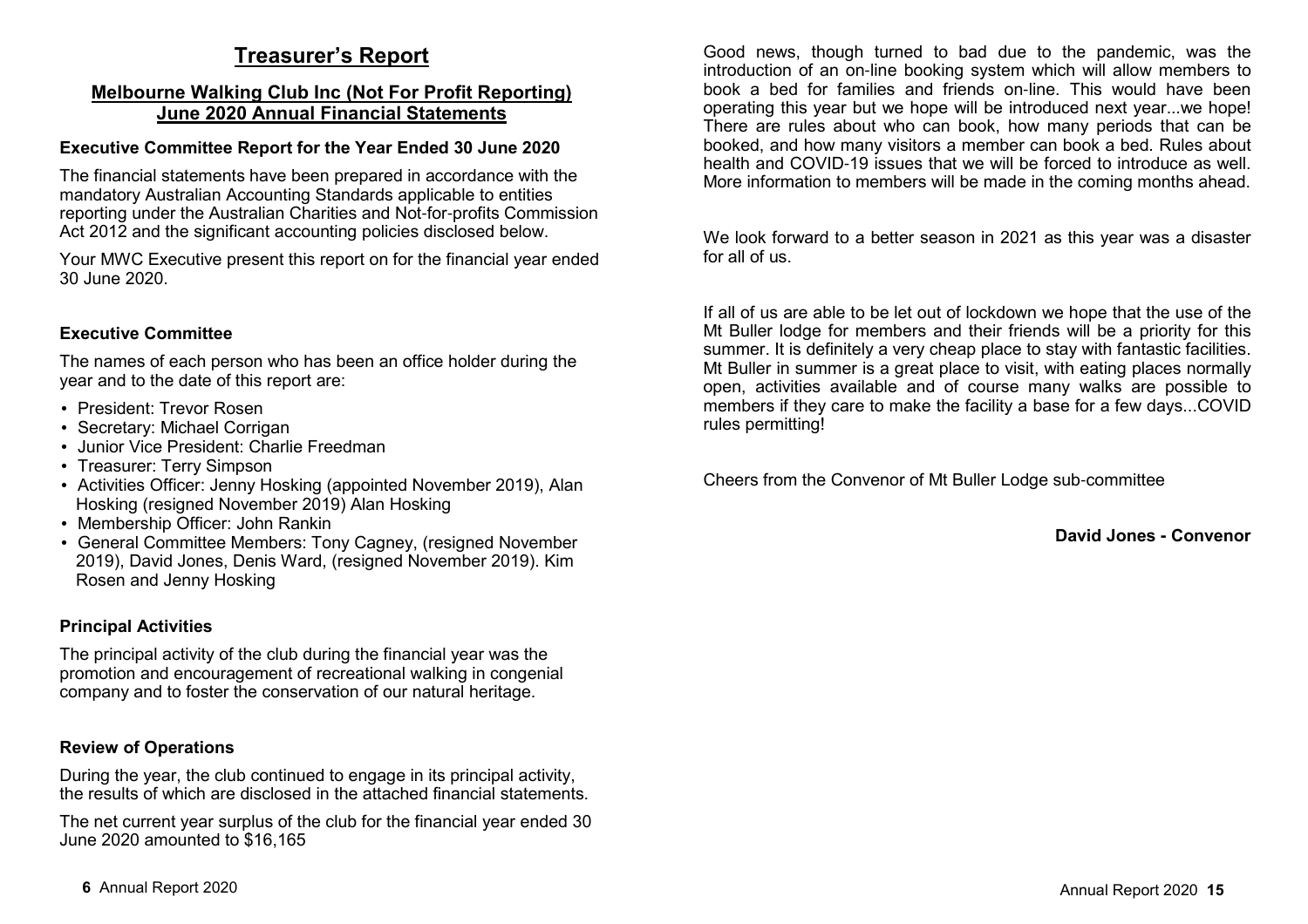### **Mount Buller Lodge Report**

#### **Report from the Mt Buller Lodge convenor, David Jones**

The season from July 1 2019 was a good year with plenty of snow, and the lodge well used on weekends, though as always could be better occupied mid-week. Revenue was up a little on previous years.

Summer activities were down for end 2019 and start of 2020. Of course the year 2020 was not good for any business or lodge operation after March 2020. Then the Pandemic hit hard. Prior to the second wave we saw a small number of people apply to use the lodge only to lose what little income from tariffs when the lodge had to be closed down due to the lockdown. That continuing for the rest of the season 2020 saw virtually no income received. We were able to apply for and obtain from the Mt Buller Mt Stirling Resorts Management Board a reduction in the remaining bed tariffs (or rent) for this season.

Costs associated with services in gas and electricity were significantly down as well which offset the lack of income.

Insurance for fire damage after April 2021 could be a problem as the current insurer is not accepting submissions for any lodge at Mt Buller at the time of writing. We are covered for this summer fortunately.

Some commercial lodges received government grants to help keep the running of their businesses on-going, but as MWC has no ABN we were not granted this financial injection relief.

We have had a resident at Mt Buller inspect the Buller Lodge for any snow damage. No damage found. It is intended that when the lockdown is eased we will be visiting the Lodge to do another inspection.

Walking Activities

• \$1,236 (2019: -\$3,750, 2018: \$799).

Mt Buller Lodge

• \$14,929 (2019: \$14,617, 2018: \$967).

#### **Short-term and Long-term Objectives**

The clubs short-term objectives are:

- Promotion and encouragement of recreational walking and conservation
- Promote and encourage the use of the Mt Buller Lodge for recreational activities.

The company's long-term objectives are:

- Continuing promotion of the Clubs Activities with the recognition of changing demographics of membership.
- Continue to be sustainable and strive for continuous improvement for membership experience.

To achieve its stated objectives, the club has adopted the following strategies:

- The club strives to attract and retain members and recruit volunteers to work on the various club committees. The committee members and leaders are essential for the club to continue providing the services that it does, and critical to it achieving all of its short-term and long-term objectives.
- The Club establishes and fosters working partnerships with a range of community stakeholders. :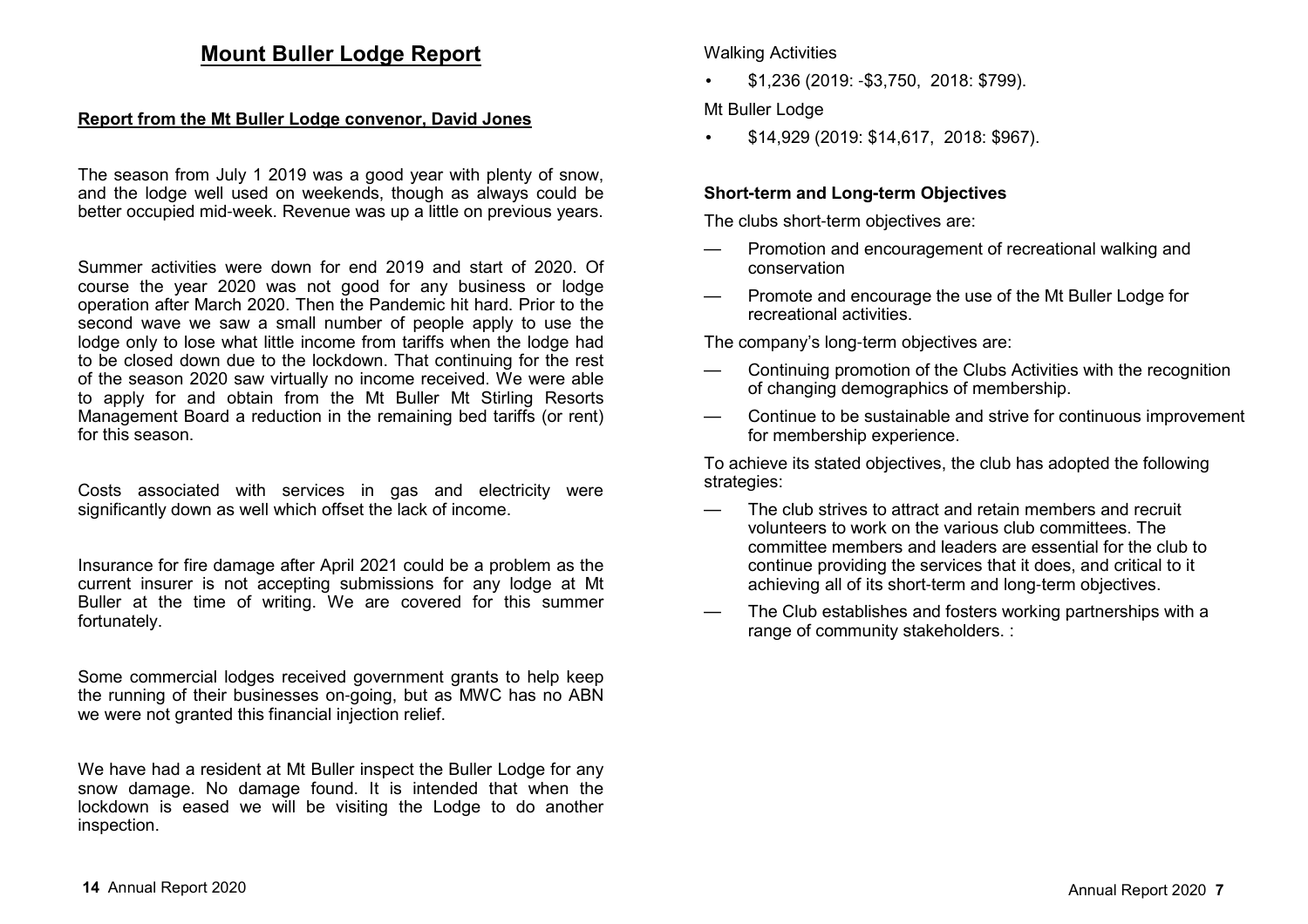#### **Profit and Loss and Balance Sheet YE 30 June 2020**

*MWC Inc. Profit or Loss*

|                                          |              | 2020   | 2019     |
|------------------------------------------|--------------|--------|----------|
| 1. Mount Buller Account                  | <b>Notes</b> |        |          |
| Income                                   |              |        | \$       |
| - Tariffs Winter                         |              | 40,552 | 47,280   |
| - Tariffs Summer                         |              | 2,960  | 7,790    |
| - Locker fees                            |              | 70     | 630      |
| - Interest and donations                 |              | 445    | 225      |
| <b>Total Income</b>                      |              | 44,027 | 55,925   |
| <b>Expenditure</b>                       |              |        |          |
| <b>Fixed Expenditure</b>                 |              |        |          |
| - Site rental and service charge         |              | 12,715 | 20,117   |
| - Insurance                              |              | 6,754  | 9,915    |
| - Liquor licence                         |              | 0      | 218      |
|                                          |              | 19,469 | 30,249   |
| Variable costs                           |              |        |          |
| - Utilities, gas, electricity, telephone |              | 8,534  | 8,513    |
| - Repairs and maintenance                |              | 690    | 1714     |
| - Sundry                                 |              | 405    | 832      |
|                                          |              | 9,629  | 11,059   |
| <b>Total Expenditure</b>                 |              | 29,098 | 41,309   |
| <b>Total expenses</b>                    |              |        |          |
| <b>Net Surplus (deficit)</b>             |              | 14,929 | 14,617   |
|                                          |              |        |          |
| 2.MWC general account                    |              | 2020   | 2019     |
| <b>Income</b>                            |              | \$     | \$       |
| Subscriptions                            |              | 14,105 | 12,465   |
| Walk/tour receipts                       |              | 0      | 2,175    |
| Sundry interest, badge sales, donations  | 1            | 2,249  | 1,487    |
| <b>Total income</b>                      |              | 16,354 | 15,211   |
|                                          |              |        |          |
| <b>Affiliation fees</b>                  |              | 5,036  | 4,965    |
| Circular printing & postage              |              | 2,537  | 1,373    |
| Insurance                                |              | 3,002  | 2,310    |
| Walk/tours expenses                      |              | 0      | 2,607    |
| Walter Briggs Hut                        | 2            | 742    | 6,214    |
| Sundry, badges, telephone, copying, AGM  |              | 3,801  | 1,492    |
| <b>Total expenditure</b>                 |              | 15,118 | 18,961   |
| <b>Net Surplus (deficit)</b>             |              | 1,236  | $-3,750$ |

#### **TREASURERS REPORT FOR THE YEAR ENDED 30 June 2020**

The overall result for the year to 30 June 2020 was a \$16,165 surplus as detailed in the following summary and commentary.

|                                   | 2020   | 2019    | 2018  | 2017 |
|-----------------------------------|--------|---------|-------|------|
|                                   |        |         |       | \$.  |
| Surplus/ (Deficit) - General Fund | 1.236  | (3,750) | 799   | 1018 |
| - Mt. Buller                      | 14.929 | 14,617  | 967   | 2594 |
|                                   | 16.165 | 10.867  | 1.766 | 3612 |

#### Mt Buller

Although income was reduced by the Covid-19 Virus, the \$14,929 surplus was largely due to a decrease in running costs. This included reduced charges, because of the Covid-19 Virus, from The Mt Buller Mt Stirling Board for site costs.

Income for the coming year 2020/2021 will be severely affected by the Covid-19 Virus as there are no winter bookings this year, due to the Mt. Buller closure.

Although 2019 income was above average, partly due to increased summer usage. But long term income has generally been flat, while costs continue to rise. It is clear that much greater use of the lodge in summer is required to sustain the viability of the Lodge.

#### Melbourne Walking Club

A surplus of \$1,236 for the year, compared to the previous year deficit of \$3,750 was due to the completion of major work being done on the Walter Briggs Hut. The clubs strategy has been to improve the condition of the hut over the last few years.

#### **T. Simpson - Treasurer**

#### **REVIEWERS REPORT FOR THE YEAR ENDED 30 June 2020**

I have examined the Accounts of the Melbourne Walking Club Incorporated. From the information available and the explanations received I am of the opinion that the accompanying Financial Statements are properly drawn up so as to present a fair view of the operations of the Club for the year ended 30 June 2020 and the financial position at that date.

#### **C R Denovan - Honorary Reviewer.**

21 September 2020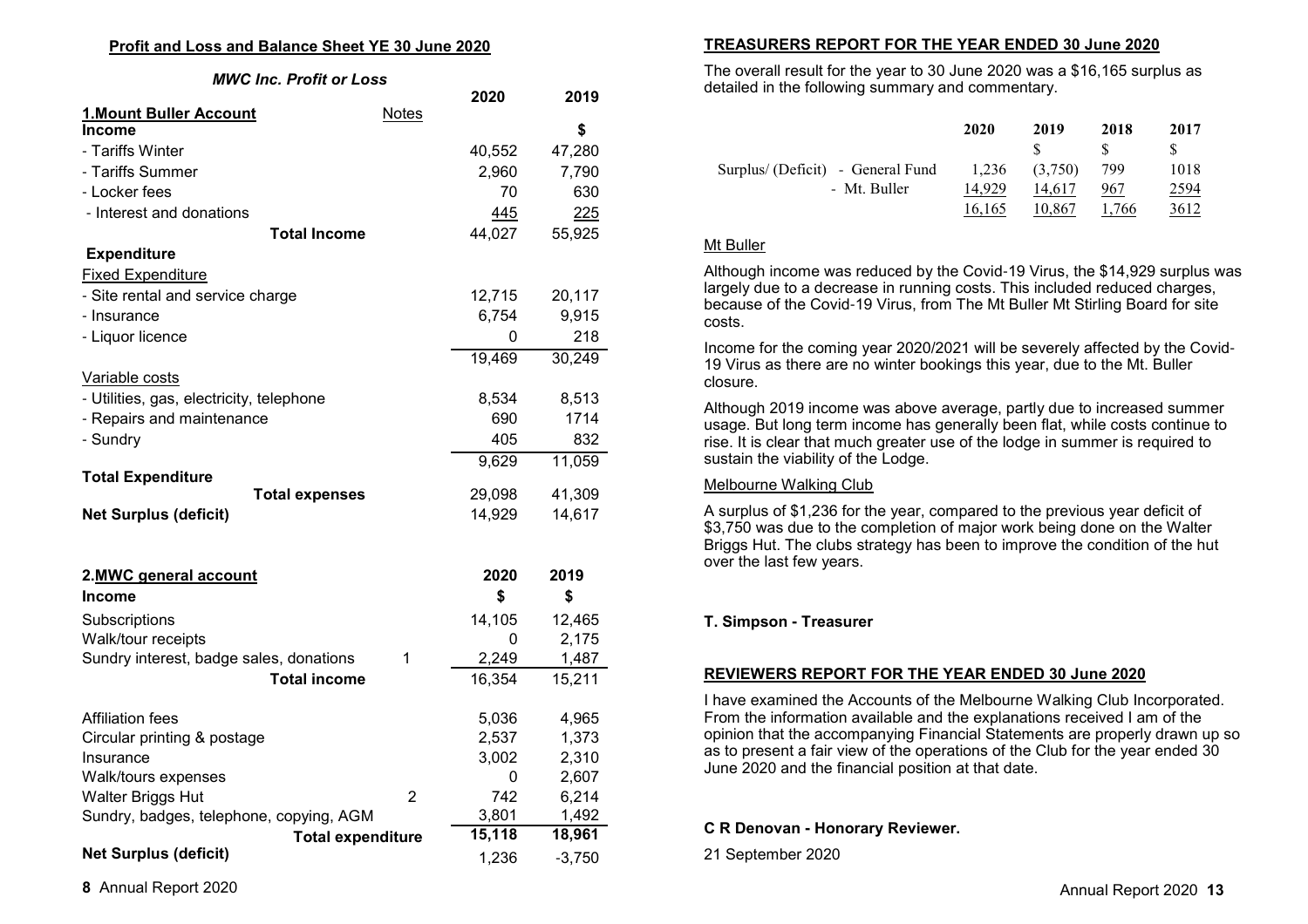to apply Reduced Disclosure Requirements from 1 January 2018.

 for a Reporting Entity that does not have 'public accountability. The Melbourne Walking Club inc is considered to be a Tier2 Entity. We have, therefore, merely reported the fair value of buildings.

Changes to New accounting standards AASB 1053 allow not for profit entities

#### **c. Leases**

- Lease payments for operating leases, where substantially all the risks and benefits remain with the lessor, are charged as expenses on a monthly basis.

- AASB 16 changes the financial reporting landscape for how lessees account for operating leases. Given MWC Inc is a Tier2 entity we propose to merely note the terms of our lease liability for the Mt Buller Lodge land

- Details of lease

- Lease over The Melbourne Walking Club Inc Mt Buller ski lodge

- Land description- Lot A site 8 within the Mt Buller Alpine Resort.

- Lease between The Alpine resorts Commission and Melbourne Walking Club Incorporated for a period of 35 years. Expiry Date is 31 May 2027

#### **d. Income Tax**

No provision for income tax has been raised as the entity is exempt from income tax under Div 50 of the Income Tax Assessment Act 1997.

#### **e. Economic Dependence**

The Melbourne Walking Club Not For Profit (ACNC Non-reporting) Limited is dependent on the club members subscriptions for the majority of its revenue used to operate the business. This also includes accommodation fees from members and guests at the Mt Buller Lodge. At the date of this report the Executive has no reason to believe the Club will not continue to receive support from its members and guests.

|                                      |              | 2020<br>\$ | 2019<br>\$ |
|--------------------------------------|--------------|------------|------------|
| <b>Current Assets</b>                | <b>Notes</b> |            |            |
| Cash and cash equivalents            |              |            |            |
| MWC general bank a/c & fixed deposit |              | 37,498     | 37480      |
| Mt Buller general & saver a/c        |              | 71, 575    | 79,483     |
|                                      |              | 109, 073   | 116,963    |
| Debtors & stocks                     |              |            |            |
| General debtors                      |              | 3, 194     | 1,100      |
| Prepayments- Insurance               |              | 7, 612     | 5,135      |
| Stocks, badges & books               |              | 492        | 944        |
| <b>Total current Assets</b>          |              | 120, 372   | 124,142    |
| <b>Current Liabilities</b>           |              |            |            |
| Advance tariffs- Mt Buller           |              | 0          | 21,170     |
| Advance subscriptions                |              | 8,038      | 10,448     |
| Creditors and expense accruals       |              | 5,550      | 4,945      |
| <b>Total Current Liabilities</b>     |              | 13,588     | 36,563     |
| <b>Net Current Assets</b>            |              | 106,784    | 87,579     |
| <b>Fixed Assets</b>                  |              |            |            |
| Mt Buller Lodge- at cost             | 3            | 439,210    | 439,210    |
| <b>Total Fixed Assets</b>            |              | 439,210    | 439,210    |
|                                      |              |            |            |
| Total Net Assets                     |              | 545,994    | 526,789    |
| <b>Equity</b>                        |              |            |            |
| <b>Accumulated Funds- General</b>    |              | 64,082     | 57,901     |
| - Mt Buller                          |              | 481,912    | 468,888    |
| <b>Total Equity</b>                  |              | 545,994    | 526,789    |

 *MWC Inc. Balance Sheet*